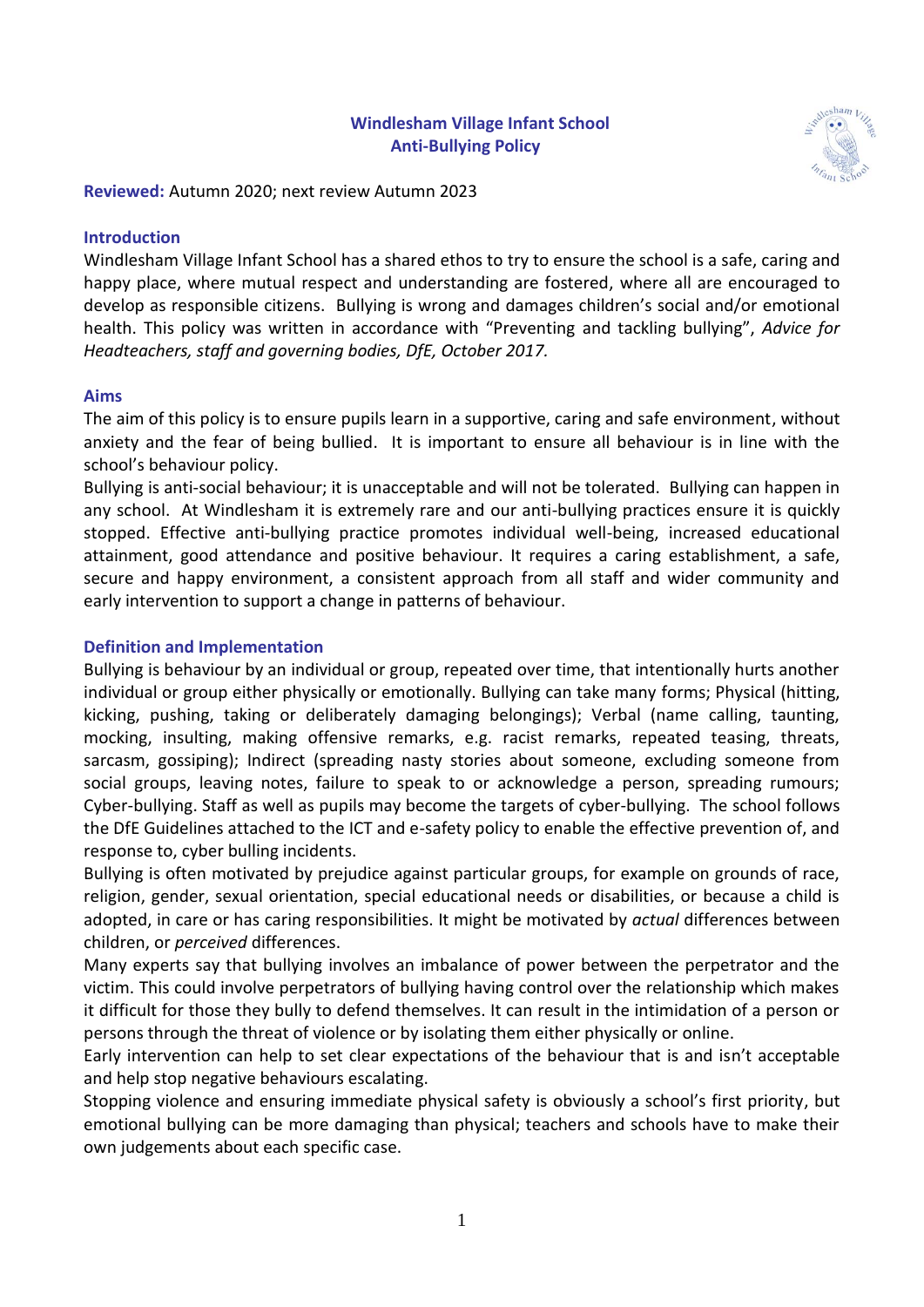#### **Roles and Responsibilities**

All playground incidents are recorded in the school's Behaviour Log and incidents of bullying are recorded and passed on to the Headteacher. Incidents are monitored carefully.

**The Head Teacher has** overall responsibility for school policy and implementation This includes:

- Coordinating strategies for preventing bullying behaviour
- Responding to bullying incidents
- Identifying the need for staff, parent/carer or governor training
- Ensuring evaluation takes place and that it informs policy review
- Policy development and review involving pupils, staff, parents, governors

#### **Staff Responsibilities**

- To foster a safe environment where children feel able to share concerns
- To manage behaviour well so school is a safe place
- To implement procedures to confront bullying of any form
- To listen to all parties involved in incidents
- To investigate incidents promptly and as fully as possible
- To discuss incidents with parents of the 'victim' and 'bully' and offer support for both parties, insisting that incidents that happen in school should be dealt with by school
- To use interventions which are the least intrusive and the most effective in changing the behaviour and ending incidents of bullying

School staff must be alert to the signs and act promptly and firmly. Pupils who are being bullied may show signs in three ways:

**Physical** – unexplained bruises, cuts, or scratches, missing belongings, damaged clothing or learning, loss of appetite, headaches or stomach aches, soiling/bedwetting.

**Emotional** – losing interest in school, withdrawn, secretive, unusual shows of temper, refusal to say why unhappy, unusual levels of anxiety, tearfulness, lack of confidence, signs of depression.

**Behavioural** – asking to be taken into school, becoming shy and nervous, taking unusual absences or clinging to adults in the playground. There may be evidence in changes in learning patterns, lacking concentration, etc.

The nature of bullying means that it often takes place 'secretly' in places where supervision is not constant e.g. toilets, cloakroom areas, less visible areas of the playground or out of earshot of teachers or other adults. This means that everyone needs to be vigilant.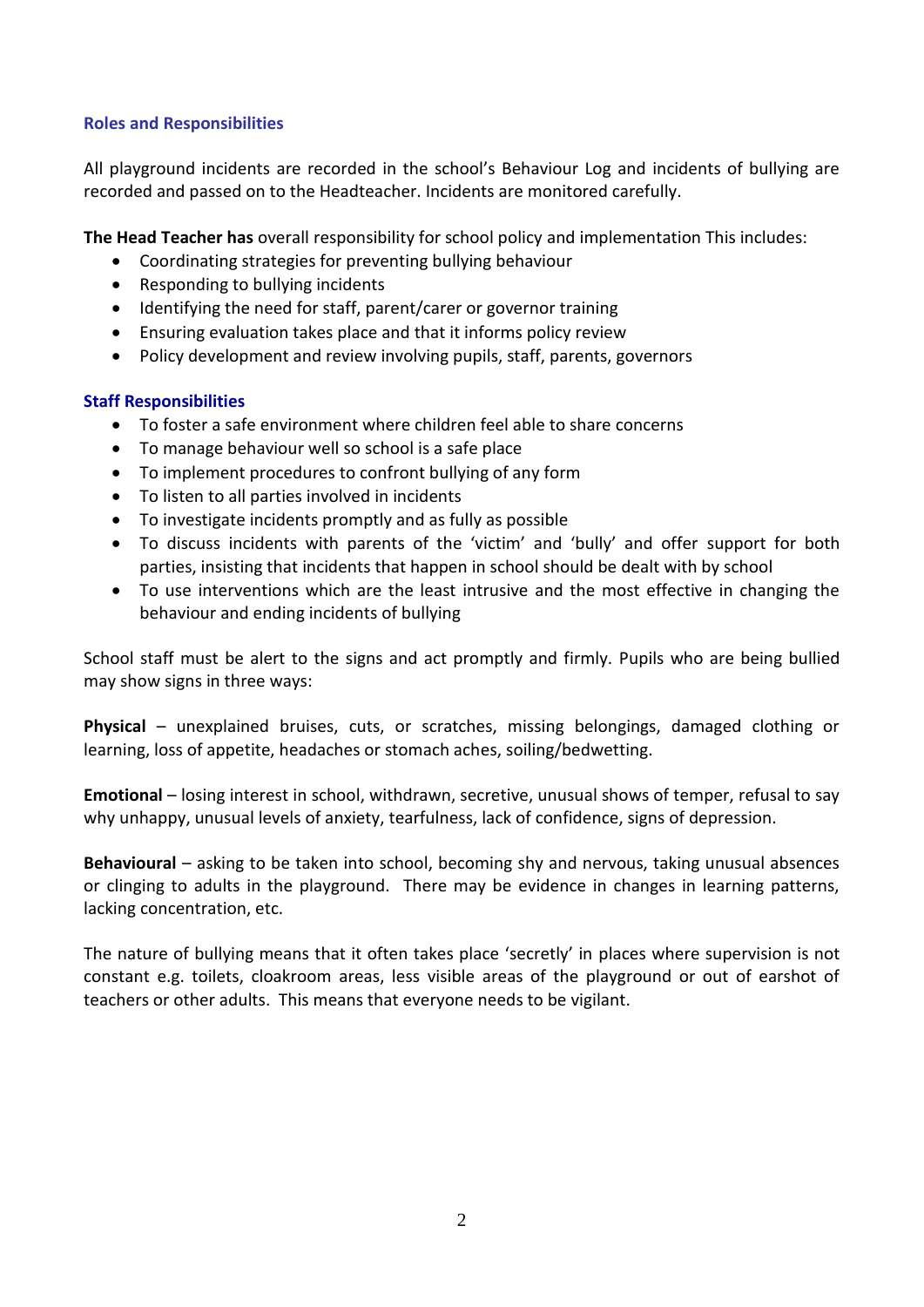#### **Procedures**

- Bullying incidents are reported to staff
- Staff investigate incidents promptly and as fully as possible; establish whether the incident is a 'one-off' or random incident or part of a sustained, focused series of incidents which constitutes bullying
- Talk it through with both the 'bully' and 'victim'; explain why the behaviour is wrong and has to stop. Reassure the victim that they are right to tell and must continue to tell if there are any further incidents. Agree with both children how to manage the situation and what support is in place for both of them; it may be that both need separate support with the Emotional Literacy Support Assistant (ELSA)
- Alert all staff to be vigilant over both children and their set of friends
- Meet with parents of the 'victim' and 'bully' to explain the situation and what action has been taken. Offer support for both parties, insisting that incidents that happen in school should be dealt with by school
- Continue to monitor the situation with frequent 'check-ins' with both children

Pupils who engage in bullying behaviour need to learn to behave in ways that do not cause harm in future, because they have developed their emotional skills and knowledge and they learn steps to repair the harm they have caused.

- Set clear limits; use sanctions if necessary
- Work on self-esteem, bolstering any good behaviour
- Encourage them to see the victim's point of view
- Ensure bully apologies face to face
- Reward good behaviour
- Set achievable goals regarding self-control. Help him/her know what to do

When there is 'reasonable cause to suspect that a child is suffering, or is likely to suffer, significant harm' a bullying incident should be addressed as a child protection concern under the Children Act 1989. Where this is the case, the school staff should discuss with the school's designated safeguarding lead and report their concerns to their local authority children's social care and work with them to take appropriate action. Full details can be found in Part 1 of Keeping Children Safe in Education. However, external support can be given to pupils whether or not it is deemed a child protection concern. Even where safeguarding is not considered to be an issue, schools may need to draw on a range of external services to support the pupil who is experiencing bullying, or to tackle any underlying issue which has contributed to a child engaging in bullying.

#### **Learning and Teaching**

Within the curriculum the school will raise the awareness of the nature of bullying through inclusion in PSHE, circle time, assemblies and subject areas, as appropriate, in an attempt to eradicate such behaviour. We also try to ensure the children's perception of bullying is clear and that this is not confused with conflict with others.

All pupils are taught that hurting someone (physically or emotionally) is wrong and that bullying is wrong. Pupils must be encouraged to report incidents whether they are the victim or a witness. Staff should ensure pupils have a clear understanding of how to report it and get help, that pupils feel confident they will be heard and that the school will be able to deal with it, so that steps will be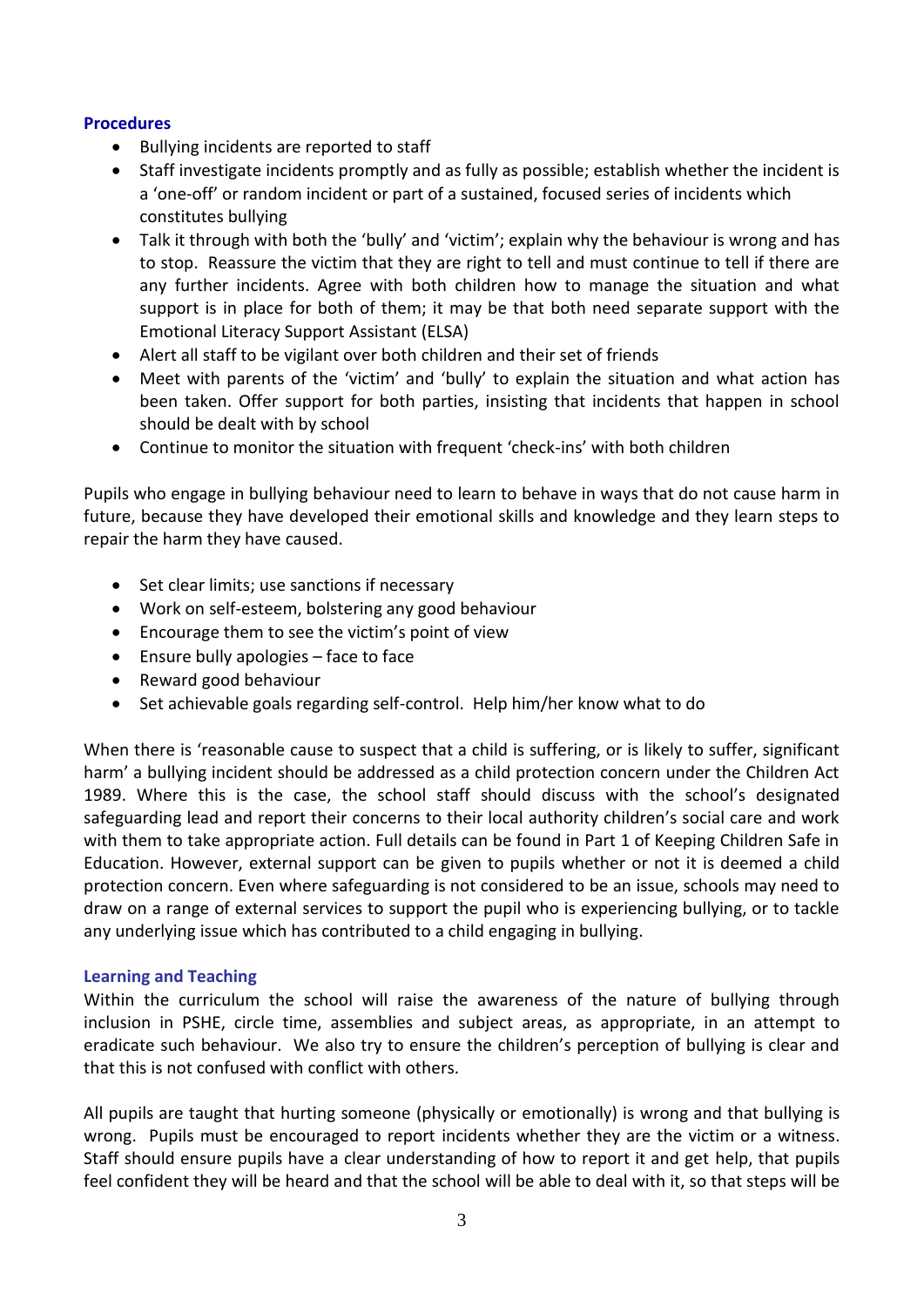taken to make them feel safe again. Pupils should also feel they can talk about incidents that may have happened outside school. Responses to different forms of bullying may differ but all suspected bullying will be dealt with in line with the school's Anti-Bullying and Behaviour policies. All complaints will be dealt with swiftly and treated as a matter of urgency.

#### **Feeling Safe**

All pupils are clear about the roles they can take in preventing bullying, including the role of bystanders. The school promotes a climate where bullying and violence are not tolerated and cannot flourish. Peer support systems are in place to prevent and respond to bullying; all staff model positive relationships and the school works in partnership with parents and the wider community. The school works hard so that children feel able to share their worries and concerns with the adults who work there.

Parents should feel confident that the school does not tolerate bullying, that they can report any incidents of bullying and that it will be acted upon immediately.

Particularly vulnerable groups include Looked After Children, travellers, children with disability, children with SEN, pupils from ethnic minorities, pupils with differing sexual orientation, appearance, health conditions or family situations. Some vulnerable pupils may lack the social and communication skills needed to report incidents and staff are very aware of this.

Bullying of staff by other members of staff, parents or pupils is also unacceptable and will not be tolerated.

#### **Monitoring and Evaluation**

The Senior Management Team and Governors will monitor bullying alongside the regular monitoring of safeguarding and behaviour. It will be a part of the Annual Safeguarding Report to Governors on how the school ensures pupils are healthy, safe and well supported.

If parents/carers felt that their concerns had not been dealt with, they can follow the steps outlined in our Complaints Procedure.

#### **Equal Opportunities and Accessibility**

Anti-bullying must be taught in such a way as to support and enhance the equal opportunity policies of the school, relating to issues of race, gender, culture, religion, special needs and ability. All provision of Anti-Bullying must take into account equality of access and opportunity for all pupils.

See also our policies on:

- Attendance
- Behaviour
- Child Protection and Safeguarding
- Equalities
- e-safety
- PSHE
- Teaching and Learning
- Use of Force and Restraint (Positive Touch)

Further sources of information: Anti-bullying Alliance[: www.anti-bullyingalliance.org.uk](http://www.anti-bullyingalliance.org.uk/)

Preventing and tackling bullying advice.pdf [Cyberbullying Advice for Headteachers and Schools.pdf](https://assets.publishing.service.gov.uk/government/uploads/system/uploads/attachment_data/file/374850/Cyberbullying_Advice_for_Headteachers_and_School_Staff_121114.pdf)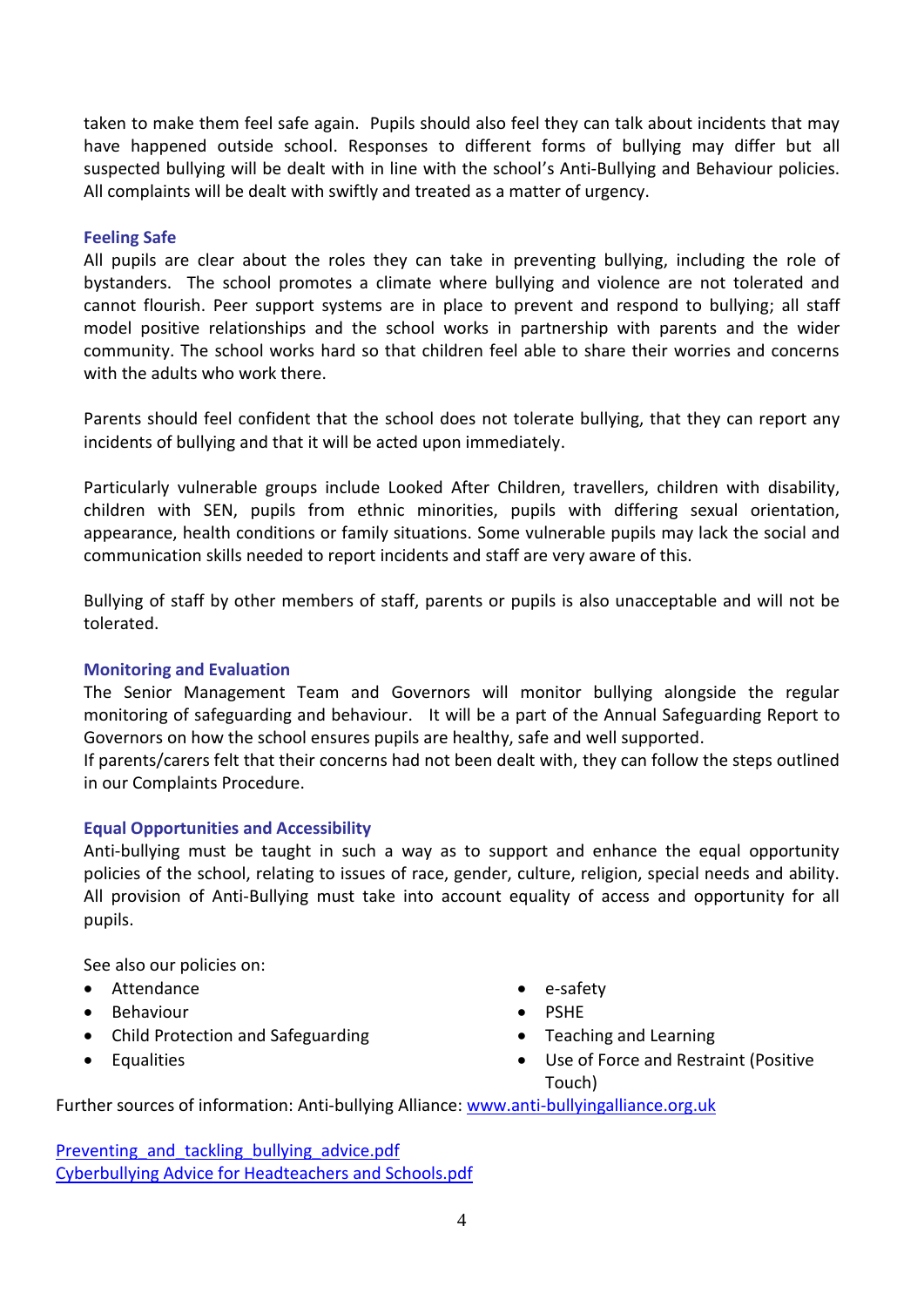

# Feeling Safe

- There are always teachers and learning assistants to help us
- Rules help everyone to behave well
- There are gates and fences around school to keep us safe
- All visitors have to wait to be allowed in through the school office
- We remember to tell an adult if we are going somewhere e.g. toilet
- At the end of the day, the adults in school make sure we go home with the right person
- We learn about keeping safe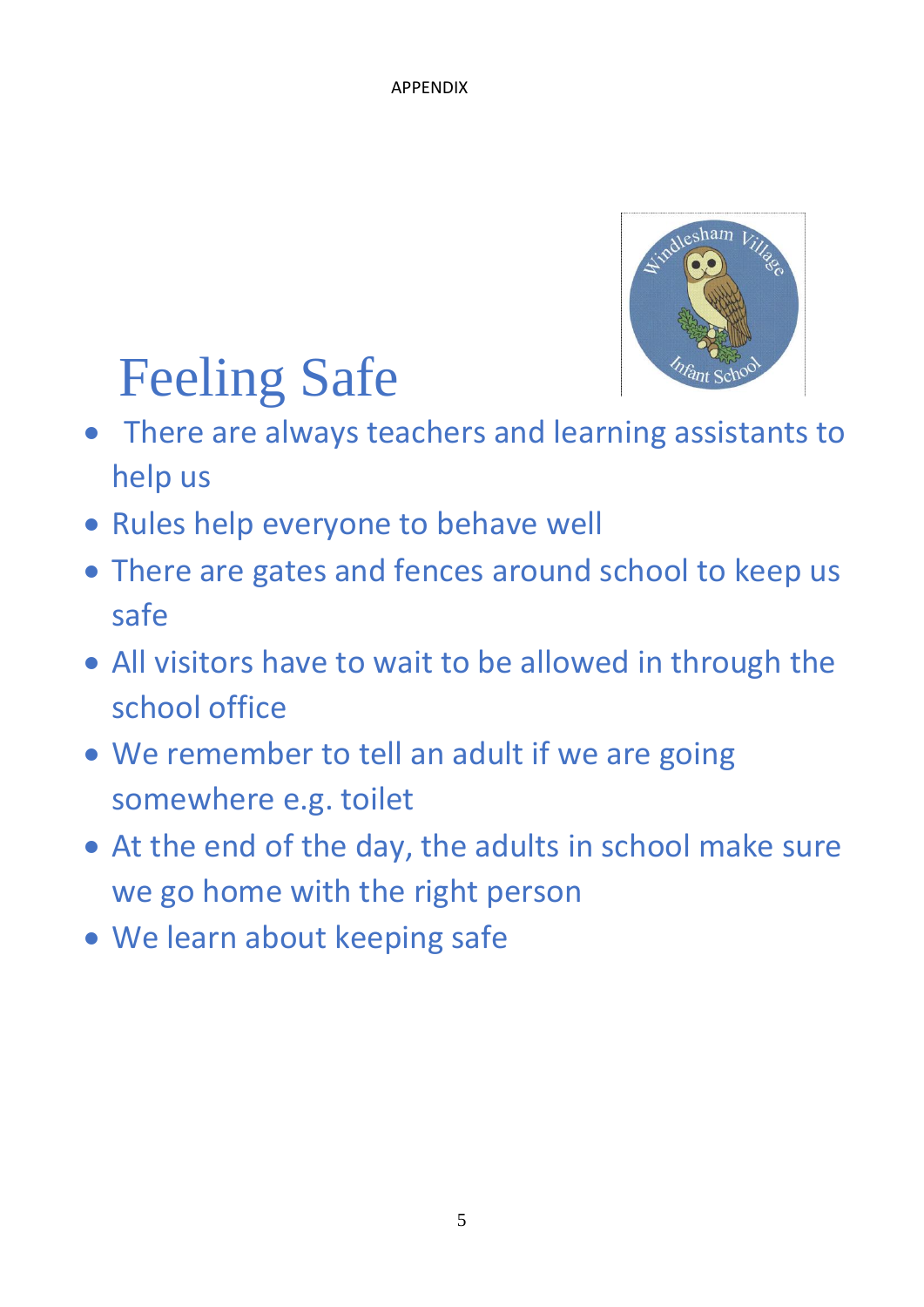## **Bullying Report Form**

#### **Location/event:**

#### **Date of incident: Date of incident: Date of incident: Time of incident:**

| Type of behaviour displayed/experienced: (Please Tick)               |                                                   |  |  |
|----------------------------------------------------------------------|---------------------------------------------------|--|--|
| <b>Isolation/being ignored</b>                                       | Possessions/kit taken or damaged                  |  |  |
| or left out                                                          |                                                   |  |  |
| Physical/being hit or hurt                                           | <b>Forced into actions against</b><br>will/hazing |  |  |
| <b>Verbal</b> (name-calling, taunting, mocking,                      | Written                                           |  |  |
| threatening)                                                         |                                                   |  |  |
| Cyber (On-line, social media, email, text,<br>posting photos/videos) | <b>Spreading rumours</b>                          |  |  |
| <b>Other</b> (please specify)                                        |                                                   |  |  |
|                                                                      |                                                   |  |  |

### **Names of individuals involved:**

|                          | Gender | Age | Role* |
|--------------------------|--------|-----|-------|
|                          |        |     |       |
|                          |        |     |       |
| э                        |        |     |       |
| $\overline{\phantom{a}}$ |        |     |       |
| э                        |        |     |       |
| 6                        |        |     |       |

\*Role: **V** Victim **P** Perpetrator **A** Associate **B** Bystander

|        |  | Where did bullying behaviour |
|--------|--|------------------------------|
| occur? |  |                              |

| Playground area  |  |
|------------------|--|
| Early Years area |  |
| Toilet           |  |
| Other (specify)  |  |

| Are there indications that the behaviour was related to any of the following: |  |                    |  |
|-------------------------------------------------------------------------------|--|--------------------|--|
| General appearance/body image                                                 |  | Race/ethnic origin |  |
| Disability/SEN                                                                |  | Sexual orientation |  |
| Gender/Sexism/homophobia/transphobia                                          |  | Home circumstances |  |
| Religion                                                                      |  | Sports ability     |  |